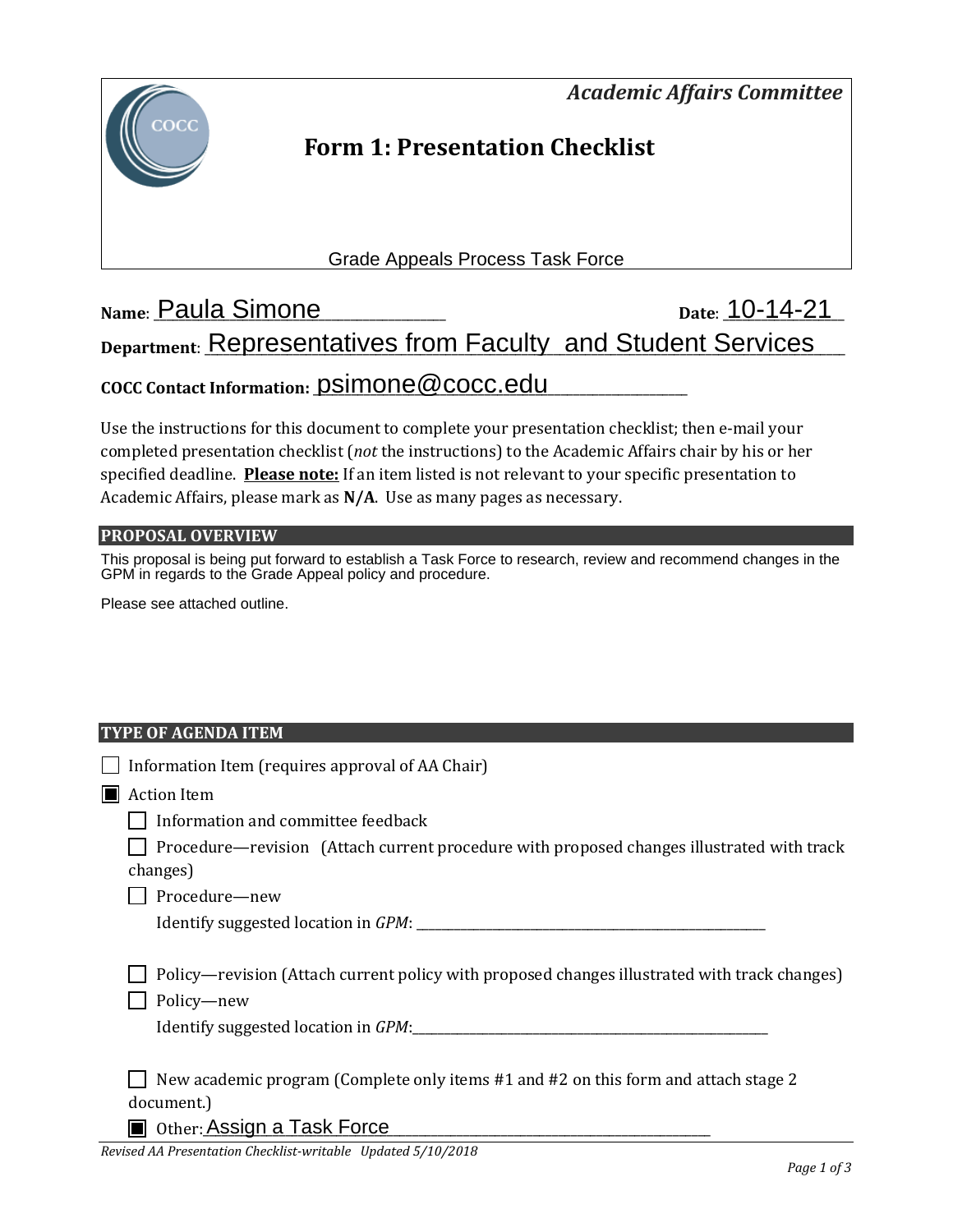#### **BUDGET**

There are no budget impacts

#### **INSTRUCTIONAL REQUIREMENTS**

No current instructional requirements

#### **OPERATIONAL NEEDS, CURRENT AND FUTURE**

No current operational needs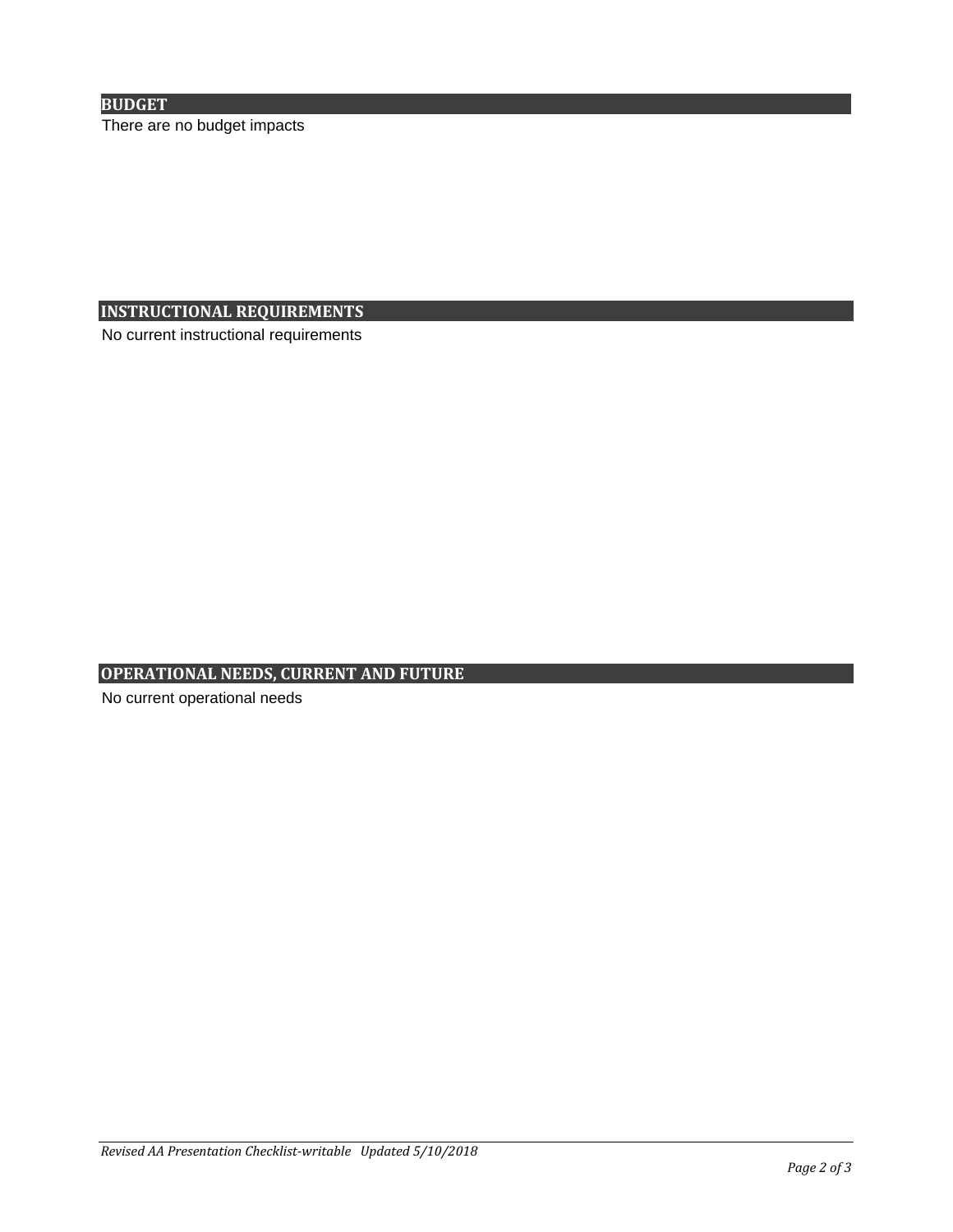#### **STUDENT IMPACT**

This Task Force will come forward with recommendations to the Grade Appeals process and in return will outline a better detailed Grade Appeal process that will be a benefit to students that may need to go through this process.

#### **ANTICIPATED IMPLEMENTATION TIMELINE**

Implement Task Force as soon as approved by Academic Affairs and have a recommendation by end of Spring term 2022.